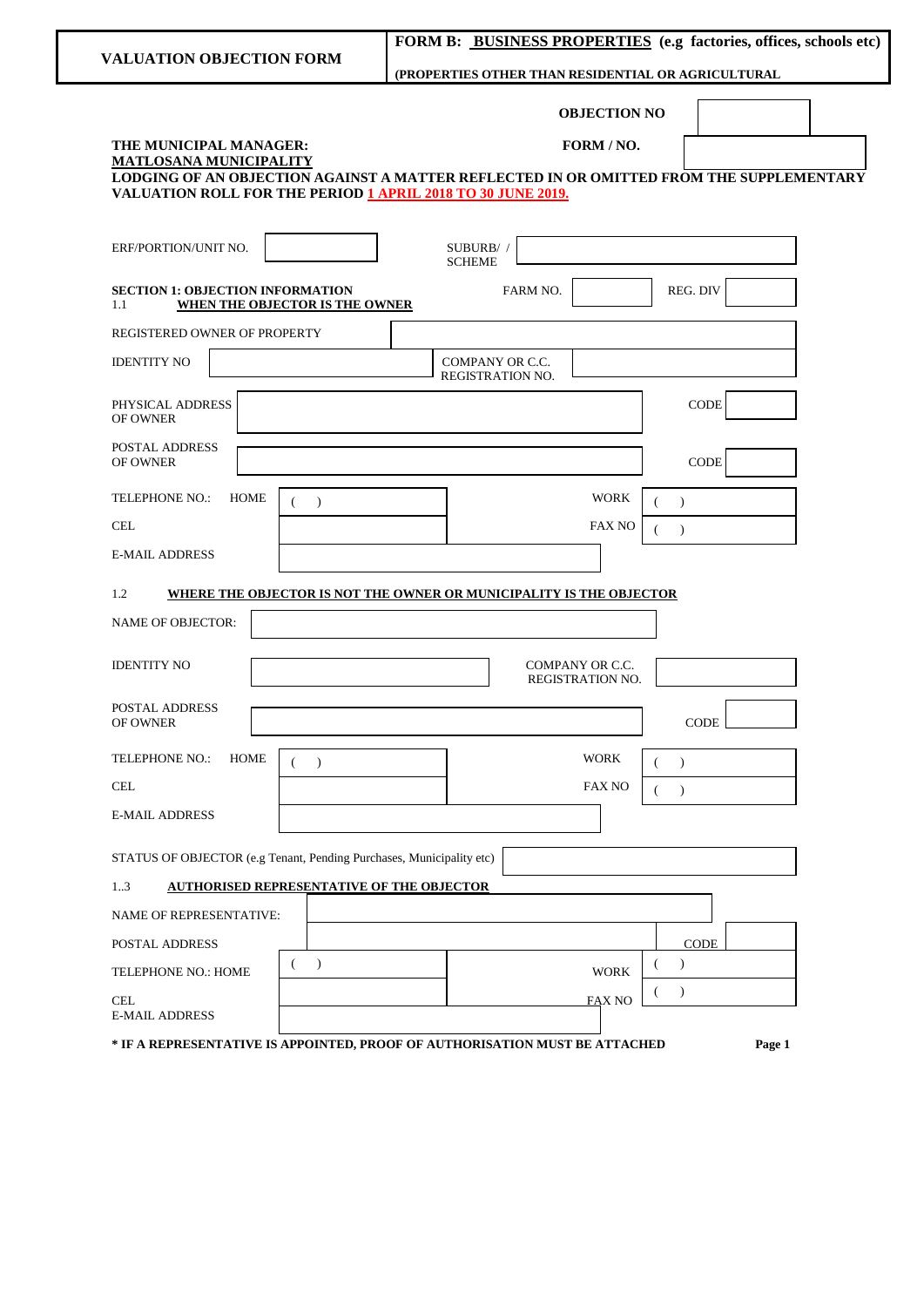#### **SECTION 2: PROPERTY DETAILS (FOR SECTIONAL TITLES SEE SECTION 4)**

| PHYSICAL ADDRESS<br>(IF AVAILABLE)          |                   |                                                                                     | <b>CODE</b>            |
|---------------------------------------------|-------------------|-------------------------------------------------------------------------------------|------------------------|
| <b>EXTENT OF PROPERTY/STAND</b>             | m <sup>2</sup>    |                                                                                     |                        |
| MUNICIPAL ACCOUNT NO:                       |                   | (if available)                                                                      |                        |
| NAME OF BOND HOLDER                         |                   | REGISTERED AMOUNT OF BOND                                                           | (If applicable)        |
|                                             |                   |                                                                                     |                        |
| <b>AGAINST THE PROPERTY (If applicable)</b> |                   | PROVIDE FULL DETAILS OF ALL SERVITUDES, ROAD PROCLAMATIONS OR OTHER ENDORSEMENTS    |                        |
| SERVITUDE NO.                               |                   | <b>AFFECTED AREA</b>                                                                |                        |
| IN FAVOUR OF                                |                   |                                                                                     |                        |
| FOR WHAT PURPOSE                            |                   |                                                                                     |                        |
| <b>WAS COMPENSATION</b><br>PAID             | <b>YES</b><br>NO. | IF YES: . DATE OF PAYMENT                                                           | <b>AMOUNT</b><br>$R$ . |
|                                             |                   | <b>SECTION 3: DESCRIPTION OF BUILDINGS (FOR SECTIONAL TITLE COMPLETE SECTION 4)</b> |                        |

(INFORMATION UNDER 3.1 TO 3.4 TO BE SUPPLIED BY MEANS OF ANNEXURES AS FOLLOWS)

3.1 TENANT AND RENT INFORMATION – ANNEXURE A

| NAME OF TENANT | <b>SIZE</b> | RENTAL (EXCL VAT) | <b>ESCALATION</b><br>OF RENTAL | <b>OTHER</b><br><b>CONTRIBUTION</b> | OF<br><b>TERM</b><br><b>LEASE</b> | <b>START</b><br><b>DATE</b> |
|----------------|-------------|-------------------|--------------------------------|-------------------------------------|-----------------------------------|-----------------------------|
|                |             |                   |                                |                                     |                                   |                             |
|                |             |                   |                                |                                     |                                   |                             |

3.2 SCHEDULE OF EXPENSES INCLUDING: MUNICIPAL, ADMINISTRATION, INSURANCES, SECURITY etc. – ANNEXURE B

3.3 STATEMENT OF INCOME & EXPENDITURE FOR PREVIOUS FINANCIAL YEAR – **ANNEXURE C**

3.4 BUILDING SIZES – ANNEXURE D

| <b>BUILDING NO</b> | SIZE M <sup>2</sup> | DESCRIPTION e.g. Used   CONDITION |  |
|--------------------|---------------------|-----------------------------------|--|
|                    |                     | as a shop, office, etc            |  |

\_\_\_\_\_\_\_\_\_\_\_\_\_\_\_\_\_\_\_\_\_\_\_\_\_\_\_\_\_\_\_\_\_\_\_\_\_\_\_\_\_\_\_\_\_\_\_\_\_\_\_\_\_\_\_\_\_\_\_\_\_\_\_\_\_\_\_\_\_\_\_\_\_\_\_\_\_\_\_\_\_\_\_\_\_\_\_\_\_\_\_\_\_\_\_\_\_\_\_\_\_\_\_ \_\_\_\_\_\_\_\_\_\_\_\_\_\_\_\_\_\_\_\_\_\_\_\_\_\_\_\_\_\_\_\_\_\_\_\_\_\_\_\_\_\_\_\_\_\_\_\_\_\_\_\_\_\_\_\_\_\_\_\_\_\_\_\_\_\_\_\_\_\_\_\_\_\_\_\_\_\_\_\_\_\_\_\_\_\_\_\_\_\_\_\_\_\_\_\_\_\_\_\_\_\_\_ \_\_\_\_\_\_\_\_\_\_\_\_\_\_\_\_\_\_\_\_\_\_\_\_\_\_\_\_\_\_\_\_\_\_\_\_\_\_\_\_\_\_\_\_\_\_\_\_\_\_\_\_\_\_\_\_\_\_\_\_\_\_\_\_\_\_\_\_\_\_\_\_\_\_\_\_\_\_\_\_\_\_\_\_\_\_\_\_\_\_\_\_\_\_\_\_\_\_\_\_\_\_\_ \_\_\_\_\_\_\_\_\_\_\_\_\_\_\_\_\_\_\_\_\_\_\_\_\_\_\_\_\_\_\_\_\_\_\_\_\_\_\_\_\_\_\_\_\_\_\_\_\_\_\_\_\_\_\_\_\_\_\_\_\_\_\_\_\_\_\_\_\_\_\_\_\_\_\_\_\_\_\_\_\_\_\_\_\_\_\_\_\_\_\_\_\_\_\_\_\_\_\_\_\_\_\_ \_\_\_\_\_\_\_\_\_\_\_\_\_\_\_\_\_\_\_\_\_\_\_\_\_\_\_\_\_\_\_\_\_\_\_\_\_\_\_\_\_\_\_\_\_\_\_\_\_\_\_\_\_\_\_\_\_\_\_\_\_\_\_\_\_\_\_\_\_\_\_\_\_\_\_\_\_\_\_\_\_\_\_\_\_\_\_\_\_\_\_\_\_\_\_\_\_\_\_\_\_\_\_ \_\_\_\_\_\_\_\_\_\_\_\_\_\_\_\_\_\_\_\_\_\_\_\_\_\_\_\_\_\_\_\_\_\_\_\_\_\_\_\_\_\_\_\_\_\_\_\_\_\_\_\_\_\_\_\_\_\_\_\_\_\_\_\_\_\_\_\_\_\_\_\_\_\_\_\_\_\_\_\_\_\_\_\_\_\_\_\_\_\_\_\_\_\_\_\_\_\_\_\_\_\_\_ \_\_\_\_\_\_\_\_\_\_\_\_\_\_\_\_\_\_\_\_\_\_\_\_\_\_\_\_\_\_\_\_\_\_\_\_\_\_\_\_\_\_\_\_\_\_\_\_\_\_\_\_\_\_\_\_\_\_\_\_\_\_\_\_\_\_\_\_\_\_\_\_\_\_\_\_\_\_\_\_\_\_\_\_\_\_\_\_\_\_\_\_\_\_\_\_\_\_\_\_\_\_\_ \_\_\_\_\_\_\_\_\_\_\_\_\_\_\_\_\_\_\_\_\_\_\_\_\_\_\_\_\_\_\_\_\_\_\_\_\_\_\_\_\_\_\_\_\_\_\_\_\_\_\_\_\_\_\_\_\_\_\_\_\_\_\_\_\_\_\_\_\_\_\_\_\_\_\_\_\_\_\_\_\_\_\_\_\_\_\_\_\_\_\_\_\_\_\_\_\_\_\_\_\_\_\_

 $\_$  , and the state of the state of the state of the state of the state of the state of the state of the state of the state of the state of the state of the state of the state of the state of the state of the state of the

3.5 IF THE PROPERTY HAS NOT BEEN DEVELOPED TO ITS HIGHEST AND BEST USE, INDICATE THE EXTENT OF LAND THAT IS AVAILABLE FOR FURTHER DEVELOPMENT

OTHER FEATURES OF BUILDINGS: (PROVIDE ANNEXURE E IF NECESSARY)

**Stand /unit / holding/ farm portion no :………………………………………………… Page 2**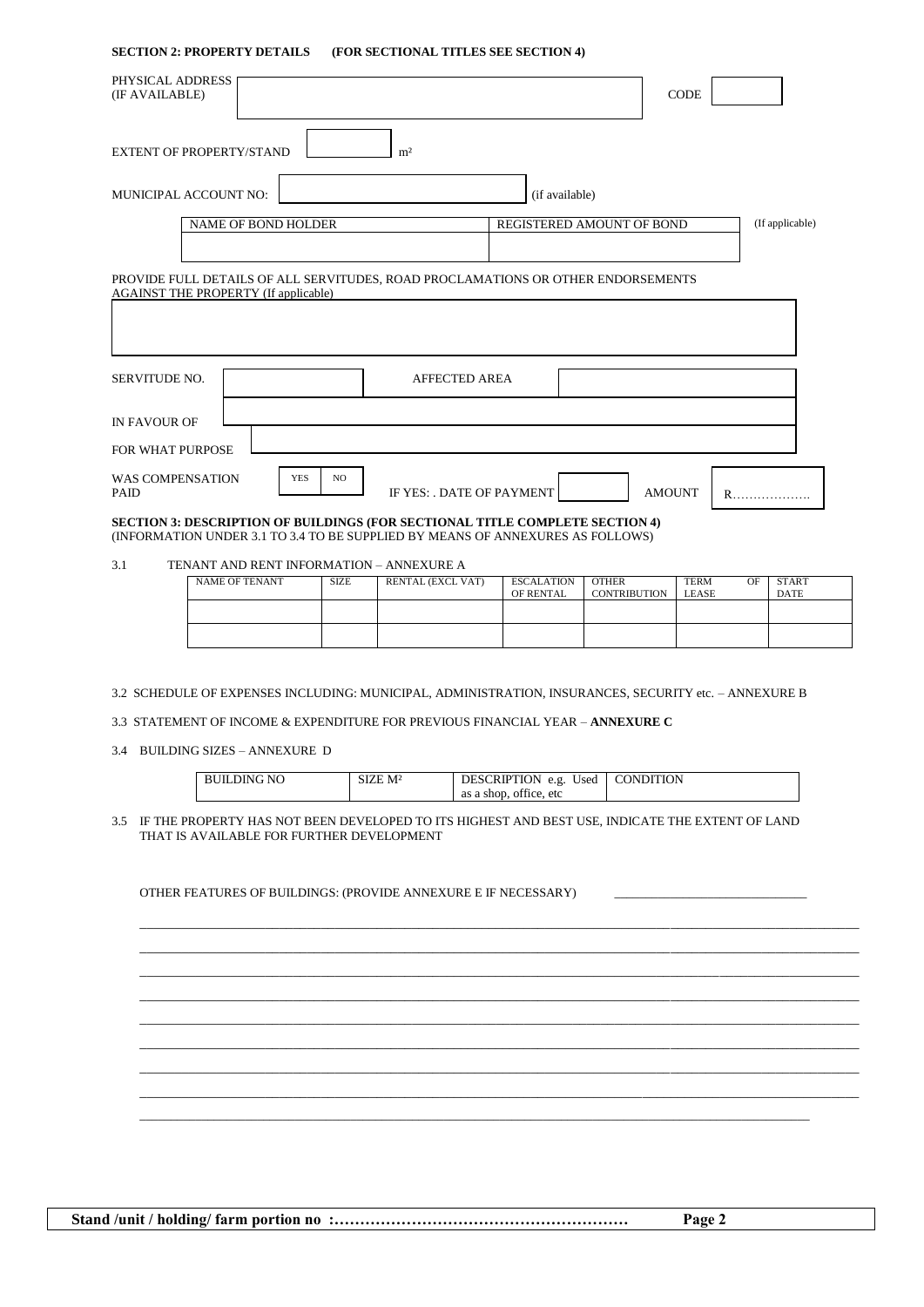| <b>SECTION 4: SECTIONAL TITLE UNITS</b> |                       |              |          |         |                            |                |
|-----------------------------------------|-----------------------|--------------|----------|---------|----------------------------|----------------|
| <b>SCHEME NO.</b>                       | <b>NAME OF SCHEME</b> |              | UNIT NR. |         | <b>UNIT</b><br><b>SIZE</b> |                |
| NAME OF MANAGING AGENT                  |                       |              |          | TEL NO. |                            |                |
|                                         |                       |              |          |         |                            |                |
| <b>SHOPS</b>                            | m <sup>2</sup>        | <b>OTHER</b> |          |         |                            | m <sup>2</sup> |
| <b>OFFICES</b>                          | m <sup>2</sup>        | <b>OTHER</b> |          |         |                            | m <sup>2</sup> |
| <b>FACTORIES</b>                        | m <sup>2</sup>        | <b>OTHER</b> |          |         |                            | m <sup>2</sup> |

#### TENANT AND RENT INFORMATION – ANNEXURE A

| NAME OF TENANT | <b>SIZE</b> | RENTAL     | <b>ESCALATION</b> | OTHER               | TERM OF | <b>START</b> |
|----------------|-------------|------------|-------------------|---------------------|---------|--------------|
|                |             | (excl VAT) |                   | <b>CONTRIBUTION</b> | LEASE   | <b>DATE</b>  |
|                |             |            |                   |                     |         |              |
|                |             |            |                   |                     |         |              |
|                |             |            |                   |                     |         |              |
|                |             |            |                   |                     |         |              |
|                |             |            |                   |                     |         |              |

MONTHLY LEVY | R

DETAILS OF EXCLUSIVE USE AREAS

| <b>COMMON PROPERTY CONSISTS OF:</b> | GARAGE              |
|-------------------------------------|---------------------|
| SWIMMING POOL                       | <b>CARPORT</b>      |
| <b>TENNIS COURT</b>                 | <b>OPEN PARKING</b> |
| <b>OTHER</b>                        | STORE ROOM          |
| <b>OTHER</b>                        | <b>GARDEN</b>       |
| <b>OTHER</b>                        | <b>OTHER</b>        |

### **SECTION 5: MARKET INFORMATION**

IF YOUR PROPERTY IS CURRENTLY ON THE MARKET THE YOUR PROPERTY HAS BEEN ON THE MARKET IN WHAT IS THE ASKING PRICE?

| <b>OFFER RECEIVED</b> | R | <b>OFFER RECEIVED</b> | R |
|-----------------------|---|-----------------------|---|
| <b>NAME OF AGENT:</b> |   | TEL NO:               |   |

THE PAST 12 MONTHS, WHAT WAS THE ASKING PRICE?

| $\mathbb{R}$ |  |
|--------------|--|
| $\mathbb{R}$ |  |
|              |  |

SALE TRANSACTIONS USED BY THE OBJECTOR IN DETERMINING THE MARKET VALUE OF THE PROPERTY OBJECTED TO (IF INSUFFICENT SPACE PROVIDE ANNEXURE D)

| ERF / PTN / UNIT NO. | SUBURB / FARM/ SCHEME NAME | DATE OF SALE | <b>SELLING PRICE</b> |
|----------------------|----------------------------|--------------|----------------------|
|                      |                            |              |                      |
|                      |                            |              |                      |
|                      |                            |              |                      |
|                      |                            |              |                      |
|                      |                            |              |                      |

### **SECTION 6: OBJECTION DETAILS**

|                               | PARTICULARS AS REFLECTED | <b>CHANGES REQUESTED BY OBJECTOR</b> |
|-------------------------------|--------------------------|--------------------------------------|
|                               | IN VALUATION ROLL        |                                      |
| DESCRIPTION OF THE PROPERTY   |                          |                                      |
| <b>RATING CATEGORY</b>        |                          |                                      |
| PHYSICAL ADDRESS/UNIT/FLAT NO |                          |                                      |
| <b>EXTENT</b>                 |                          |                                      |
| MARKET VALUE AS ON 1/7/2013   |                          |                                      |
| <b>NAME OF OWNER</b>          |                          |                                      |

### **ADVERSE FEATURES AND/OR FURTHER REASONS IN SUPPORT OF THIS OBJECTION (ANNEXURE E CAN BE PROVIDED)**

……………………………………………………………………………………………………………………………………………… ……………………………………………………………………………………………………………………………………………… ……………………………………………………………………………………………………………………………………………..

 $\_$  , and the set of the set of the set of the set of the set of the set of the set of the set of the set of the set of the set of the set of the set of the set of the set of the set of the set of the set of the set of th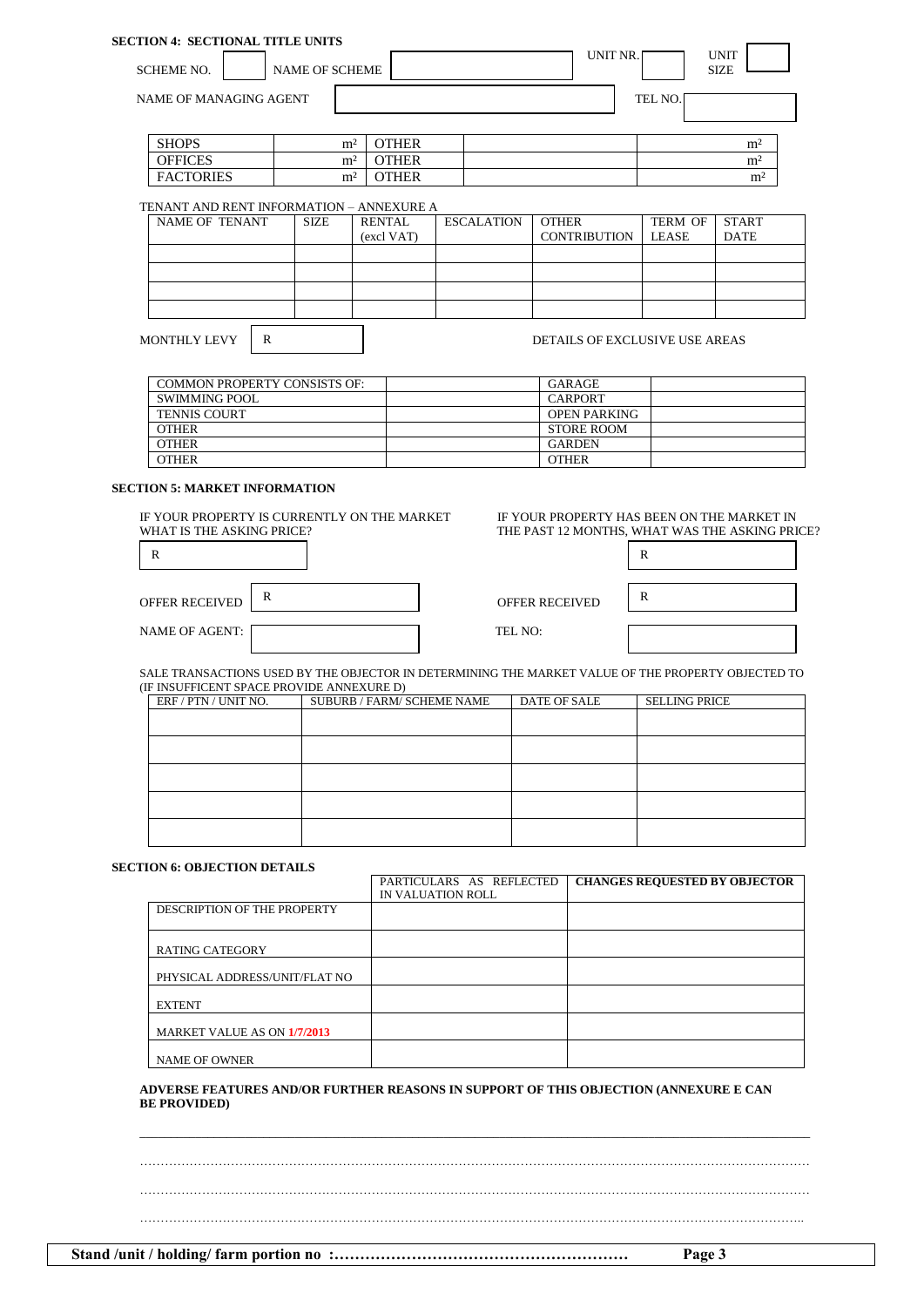#### **SECTION 7: DECLARATION**

ATTENTION IS HEREBY DRAWN TO SECTION 42(2) OF THE ACT WHICH STATES THAT WHERE ANY DOCUMENT, INFORMATION OR PARTICULARS WERE NOT PROVIDED WHEN REQUIRED IN TERMS OF SUBSECTION 42 (1) OF THE ACT AND THE OWNER CONCERNED RELIES ON SUCH DOCUMENT, INFORMATION OR PARTICULARS IN AN APPEAL TO AN APPEAL BOARD, THE APPEAL BOARD MAY MAKE AN ORDER AS TO COSTS IN TERMS OF SECTION 70 OF THE ACT IF THE APPEAL BOARD IS OF THE VIEW THAT THE FAILURE TO SO HAVE PROVIDED ANY SUCH DOCUMENTS, INFORMATION OR PARTICULARS HAS PLACED AN UNNECESSARY BURDEN ON THE FUNCTION OF THE MUNICIPAL VALUER OR THE APPEAL BOARD.

| <b>I/WE</b>                                         | HEREBY DECLARE THAT THE ABOVE INFORMATION AND |
|-----------------------------------------------------|-----------------------------------------------|
| ATTACHED PARTICULARS SUPPLIED ARE TRUE AND CORRECT. |                                               |

DATE: \_\_\_\_\_\_\_\_\_\_\_\_\_\_\_\_\_\_\_\_\_\_\_\_\_ SIGNATURE: \_\_\_\_\_\_\_\_\_\_\_\_\_\_\_\_\_\_\_\_\_\_\_\_\_\_\_\_

| <b>OFFICIAL USE</b><br><b>SECTION 8: DECISION OF MUNICIPAL VALUER</b> |                  |             |
|-----------------------------------------------------------------------|------------------|-------------|
|                                                                       |                  |             |
| DISCRIPTION OF THE PROPERTY                                           |                  |             |
| CATEGORY                                                              |                  |             |
| PHYSICAL ADDRESS                                                      |                  |             |
| <b>EXTENT</b>                                                         |                  |             |
| MARKET VALUE AS ON 1/7/2013                                           |                  |             |
| <b>NAME OF OWNER</b>                                                  |                  |             |
| 8.1 REASONS OF THE MUNICIPAL VALUER                                   |                  |             |
|                                                                       |                  |             |
|                                                                       |                  |             |
|                                                                       |                  |             |
|                                                                       |                  |             |
|                                                                       |                  |             |
| ASSISTANT MUNICIPAL VALUER                                            |                  |             |
| SIGNATURE:                                                            |                  |             |
| <b>SECTION 8: NOTIFICATION OF OUTCOME</b>                             |                  |             |
| VALUATION ROLL ADJUSTED                                               | <b>SIGNATURE</b> | <b>DATE</b> |
| <b>OBJECTOR NOTIFIED</b>                                              |                  |             |
|                                                                       |                  |             |
|                                                                       |                  |             |
| OWNER NOTIFIED                                                        |                  |             |
| SECTION $52(1)$ (A)<br>WHERE APPLICABLE                               |                  |             |

**Stand/ unit/ holding / farm portion number …………………………………………… page 4**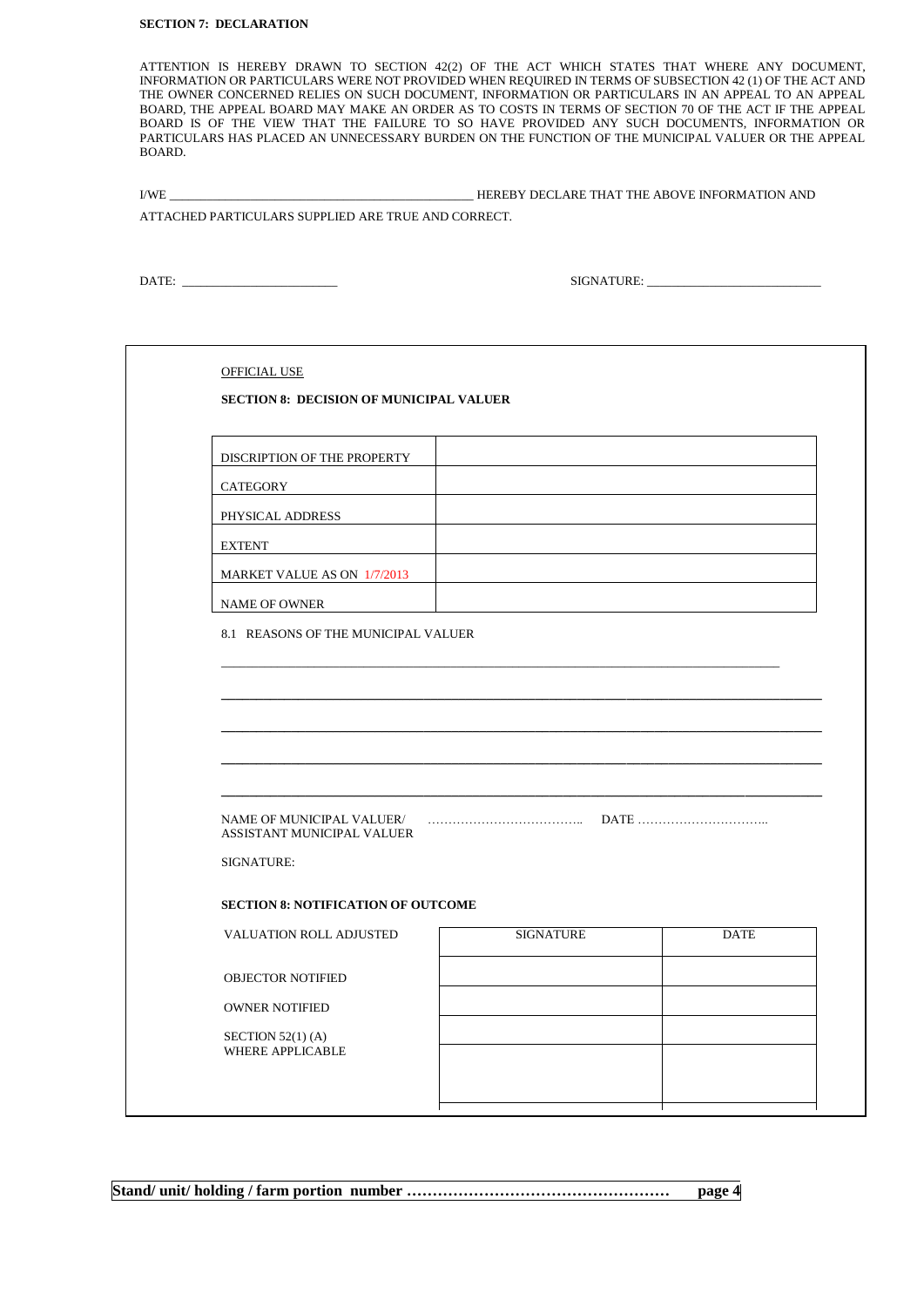|                                                                                                                                                                                                                                          | VORM B: BESIGHEIDSEIENDOMME (b.v. fabrieke, kantore, skole,<br><b>WAARDASIE BESWAAR VORM</b><br>ens) |                                                                                |                                 |  |  |  |
|------------------------------------------------------------------------------------------------------------------------------------------------------------------------------------------------------------------------------------------|------------------------------------------------------------------------------------------------------|--------------------------------------------------------------------------------|---------------------------------|--|--|--|
|                                                                                                                                                                                                                                          |                                                                                                      | (NIE- RESIDENSIELE EN LANDBOU EIENDOMME NIE)                                   |                                 |  |  |  |
|                                                                                                                                                                                                                                          |                                                                                                      | <b>BESWAAR NR</b>                                                              |                                 |  |  |  |
| Die Munisipale Bestuurder<br>VORM / NR.<br><b>MATLOSANA MUNISIPALITEIT</b><br>INDIENING VAN BESWAAR TEEN 'N INSKRYWING WEERGEGEE IN / OF WEGGELAAT UIT DIE<br>AANVULLENDE WAARDERINGSLYS VIR DIE TYDPERK 1 APRIL 2018 TOT 30 JUNIE 2019. |                                                                                                      |                                                                                |                                 |  |  |  |
| ERF/GEDEELTE/EENHEID NR                                                                                                                                                                                                                  |                                                                                                      | <b>VOORSTAD &amp;</b>                                                          |                                 |  |  |  |
|                                                                                                                                                                                                                                          |                                                                                                      | <b>SKEMA NAAM</b>                                                              |                                 |  |  |  |
| <b>AFDELING 1: BESONDERHEDE VAN BESWAARMAKER</b><br>(WAAR) BESWAARMAKER (DIE EIENAAR IS)<br>1.1                                                                                                                                          |                                                                                                      |                                                                                |                                 |  |  |  |
| Identiteitsnommer                                                                                                                                                                                                                        |                                                                                                      |                                                                                | Besigheids-of BK registrasieno. |  |  |  |
| Posadres van<br>Beswaarmaker                                                                                                                                                                                                             |                                                                                                      |                                                                                | Kode                            |  |  |  |
| Telefoonnommers:<br>Huis                                                                                                                                                                                                                 | Werk                                                                                                 |                                                                                | Sel                             |  |  |  |
| e-pos                                                                                                                                                                                                                                    |                                                                                                      |                                                                                | Faks                            |  |  |  |
|                                                                                                                                                                                                                                          |                                                                                                      | As 'n verteenwoordiger aangestel word, moet bewys van magtiging aangeheg word. |                                 |  |  |  |
| 1.2 WAAR BESWAARMAKER NIE DIE EIENAAR IS NIE / OF MUNISIPALITEIT IS BESWAARMAKER<br><b>NAAM VAN BESWAARMAKER</b>                                                                                                                         |                                                                                                      |                                                                                |                                 |  |  |  |
| IDENTITEITSNR.                                                                                                                                                                                                                           |                                                                                                      | MPY OF BK REGISTRASIE NR.                                                      |                                 |  |  |  |
| <b>STRAATADRES</b><br>VAN BESWAARMAKER                                                                                                                                                                                                   |                                                                                                      |                                                                                | <b>KODE</b>                     |  |  |  |
| POS ADRES                                                                                                                                                                                                                                |                                                                                                      |                                                                                |                                 |  |  |  |
| VAN BESWAARMAKER<br>TELEFOONNR. HUIS                                                                                                                                                                                                     |                                                                                                      |                                                                                | <b>KODE</b><br>WERK             |  |  |  |
| SEL                                                                                                                                                                                                                                      |                                                                                                      |                                                                                | FAKS                            |  |  |  |
| E-POS<br>STATUS VAN BESWAARMAKER (bv. Huurder/Voornemende Koper / Munisipaliteit, ens)                                                                                                                                                   |                                                                                                      |                                                                                |                                 |  |  |  |
| <b>GEMAGTIGDE VERTEENWOORDIGER VAN DIE BESWAARMAKER</b><br>1.3                                                                                                                                                                           |                                                                                                      |                                                                                |                                 |  |  |  |
| NAAM VAN VERTEENWOORDIGER                                                                                                                                                                                                                |                                                                                                      |                                                                                |                                 |  |  |  |
| <b>POSADRES</b>                                                                                                                                                                                                                          |                                                                                                      |                                                                                |                                 |  |  |  |
| TELEFOONNR.<br>HUIS                                                                                                                                                                                                                      |                                                                                                      |                                                                                | WERK                            |  |  |  |
| <b>SEL</b><br>E-POS                                                                                                                                                                                                                      |                                                                                                      |                                                                                | <b>FAKS</b>                     |  |  |  |

INDIEN 'N VERTEENWOORDIGER AANGESTEL WORD, MOET BEWYS VAN MAGTIGING AANGEHEG WORD. **Bladsy 1**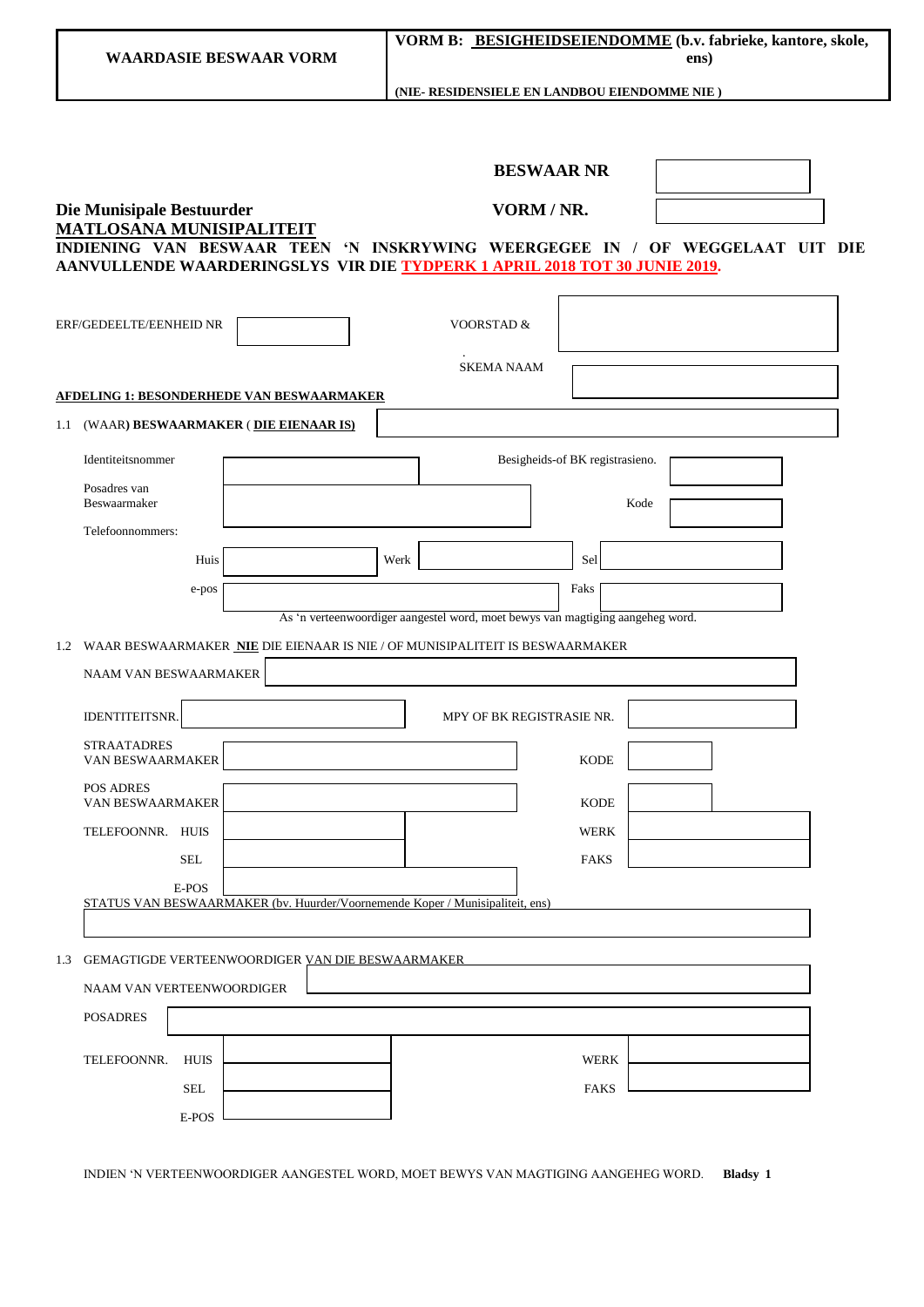|                       | AFDELING 2: BESONDERHEDE VAN EIENDOM (Sien Afdeling 4 vir deeltitels) |                                             |      |                                                     |  |  |  |
|-----------------------|-----------------------------------------------------------------------|---------------------------------------------|------|-----------------------------------------------------|--|--|--|
| Adres                 |                                                                       |                                             | Kode |                                                     |  |  |  |
| Of                    |                                                                       |                                             |      |                                                     |  |  |  |
| Grootte               | m <sup>2</sup>                                                        | Munisipale rekeningnommer indien beskikbaar |      |                                                     |  |  |  |
| Naam van verbandhouer |                                                                       |                                             |      | Geregistreerde verbandhouer (indien van toepassing) |  |  |  |
|                       |                                                                       |                                             |      |                                                     |  |  |  |

# VERSKAF INLIGTING AANGAANDE SERWITUTE, PROKLAMASIES EN ANDER ENDOSSEMENTE

| Serwituutnommer  | Tersaaklike gebied | m <sup>2</sup> |
|------------------|--------------------|----------------|
| Ten gunste van:  |                    |                |
| Vir watter doel? |                    |                |

| Is vergoeding betaal?    | Ja | Nee | Bedrag: R |  |
|--------------------------|----|-----|-----------|--|
| Indien ja: - Betaaldatum |    |     |           |  |

### **AFDELING 3 BESKRYWING VAN GEBOUE (VIR DEELTITELS, VOLTOOI AFDELING 4)** (Inligting onder 3.1 tot 3.4 kan as volg per bylae aangeheg word)

# 3.1 HUURDER EN HUURINLIGTING – BYLAAG A-Heg aparte inligting aan indien onvoldoende .

| NAAM VAN<br><b>HUURDER</b> | <b>GROOTTE</b> | <b>HUUR (BTW</b><br>uitgesluit) | VERHOGING<br>VAN HUUR | ANDER<br><b>BYDRAE</b> | HUURTYD | AANVANGS-<br><b>DATUM</b> |
|----------------------------|----------------|---------------------------------|-----------------------|------------------------|---------|---------------------------|
|                            |                |                                 |                       |                        |         |                           |
|                            |                |                                 |                       |                        |         |                           |
|                            |                |                                 |                       |                        |         |                           |
|                            |                |                                 |                       |                        |         |                           |
|                            |                |                                 |                       |                        |         |                           |
|                            |                |                                 |                       |                        |         |                           |

3.2 Skedule van uitgawes, insluited: Munisipaliteit, administrasie, versekering, ens. Bylaag B

 $\_$  . The contribution of the contribution of the contribution of the contribution of the contribution of the contribution of the contribution of the contribution of the contribution of the contribution of the contributio

3.3 Inkomste en Uitgawe state an die vorige finansiële jaar - Bylaag C

# 3.4 Gebou grootte - Bylaag D

| <b>INOMMER</b><br>.KO 11 | K)<br>. iR' | WING<br>G (Rv<br>BESK | $\sim$<br>ANL. |  |  |  |
|--------------------------|-------------|-----------------------|----------------|--|--|--|
|                          |             |                       |                |  |  |  |

 $\_$  ,  $\_$  ,  $\_$  ,  $\_$  ,  $\_$  ,  $\_$  ,  $\_$  ,  $\_$  ,  $\_$  ,  $\_$  ,  $\_$  ,  $\_$  ,  $\_$  ,  $\_$  ,  $\_$  ,  $\_$  ,  $\_$  ,  $\_$  ,  $\_$  ,  $\_$  ,  $\_$  ,  $\_$  ,  $\_$  ,  $\_$  ,  $\_$  ,  $\_$  ,  $\_$  ,  $\_$  ,  $\_$  ,  $\_$  ,  $\_$  ,  $\_$  ,  $\_$  ,  $\_$  ,  $\_$  ,  $\_$  ,  $\_$  ,

\_\_\_\_\_\_\_\_\_\_\_\_\_\_\_\_\_\_\_\_\_\_\_\_\_\_\_\_\_\_\_\_\_\_\_\_\_\_\_\_\_\_\_\_\_\_\_\_\_\_\_\_\_\_\_\_\_\_\_\_\_\_\_\_\_\_\_\_\_\_\_\_\_\_\_\_\_\_\_\_\_\_\_\_\_\_\_\_\_\_\_\_\_\_\_\_\_\_\_\_\_\_\_\_\_\_\_\_\_\_\_\_\_\_\_\_\_\_\_\_\_\_\_\_\_\_\_\_\_\_ \_\_\_\_\_\_\_\_\_\_\_\_\_\_\_\_\_\_\_\_\_\_\_\_\_\_\_\_\_\_\_\_\_\_\_\_\_\_\_\_\_\_\_\_\_\_\_\_\_\_\_\_\_\_\_\_\_\_\_\_\_\_\_\_\_\_\_\_\_\_\_\_\_\_\_\_\_\_\_\_\_\_\_\_\_\_\_\_\_\_\_\_\_\_\_\_\_\_\_\_\_\_\_\_\_\_\_\_\_\_\_\_\_\_\_\_\_\_\_\_\_\_\_\_\_\_\_\_\_\_

\_\_\_\_\_\_\_\_\_\_\_\_\_\_\_\_\_\_\_\_\_\_\_\_\_\_\_\_\_\_\_\_\_\_\_\_\_\_\_\_\_\_\_\_\_\_\_\_\_\_\_\_\_\_\_\_\_\_\_\_\_\_\_\_\_\_\_\_\_\_\_\_\_\_\_\_\_\_\_\_\_\_\_\_\_\_\_\_\_\_\_\_\_\_\_\_\_\_\_\_\_\_\_\_\_\_\_\_\_\_\_\_\_\_\_\_\_\_\_\_\_\_\_\_\_\_\_\_\_\_ \_\_\_\_\_\_\_\_\_\_\_\_\_\_\_\_\_\_\_\_\_\_\_\_\_\_\_\_\_\_\_\_\_\_\_\_\_\_\_\_\_\_\_\_\_\_\_\_\_\_\_\_\_\_\_\_\_\_\_\_\_\_\_\_\_\_\_\_\_\_\_\_\_\_\_\_\_\_\_\_\_\_\_\_\_\_\_\_\_\_\_\_\_\_\_\_\_\_\_\_\_\_\_\_\_\_\_\_\_\_\_\_\_\_\_\_\_\_\_\_\_\_\_\_\_\_\_\_\_\_ \_\_\_\_\_\_\_\_\_\_\_\_\_\_\_\_\_\_\_\_\_\_\_\_\_\_\_\_\_\_\_\_\_\_\_\_\_\_\_\_\_\_\_\_\_\_\_\_\_\_\_\_\_\_\_\_\_\_\_\_\_\_\_\_\_\_\_\_\_\_\_\_\_\_\_\_\_\_\_\_\_\_\_\_\_\_\_\_\_\_\_\_\_\_\_\_\_\_\_\_\_\_\_\_\_\_\_\_\_\_\_\_\_\_\_\_\_\_\_\_\_\_\_\_\_\_\_\_\_\_ \_\_\_\_\_\_\_\_\_\_\_\_\_\_\_\_\_\_\_\_\_\_\_\_\_\_\_\_\_\_\_\_\_\_\_\_\_\_\_\_\_\_\_\_\_\_\_\_\_\_\_\_\_\_\_\_\_\_\_\_\_\_\_\_\_\_\_\_\_\_\_\_\_\_\_\_\_\_\_\_\_\_\_\_\_\_\_\_\_\_\_\_\_\_\_\_\_\_\_\_\_\_\_\_\_\_\_\_\_\_\_\_\_\_\_\_\_\_\_\_\_\_\_\_\_\_\_\_\_\_

#### ANDER KENMERKE VAN GEBOUE (Verskaf Bylaag E, indien nodig)

**Erf no /eenheid no/hoewe no/plaasgedeelte: ……………………………………………………… ………………………. Bladsy no 2**

\_\_\_\_\_\_\_\_\_\_\_\_\_\_\_\_\_\_\_\_\_\_\_\_\_\_\_\_\_\_\_\_\_\_\_\_\_\_\_\_\_\_\_\_\_\_\_\_\_\_\_\_\_\_\_\_\_\_\_\_\_\_\_\_\_\_\_\_\_\_\_\_\_\_\_\_\_\_\_\_\_\_\_\_\_\_\_\_\_\_\_\_\_\_\_\_\_\_\_\_\_\_\_\_\_\_\_\_\_\_\_\_\_\_\_\_\_\_\_\_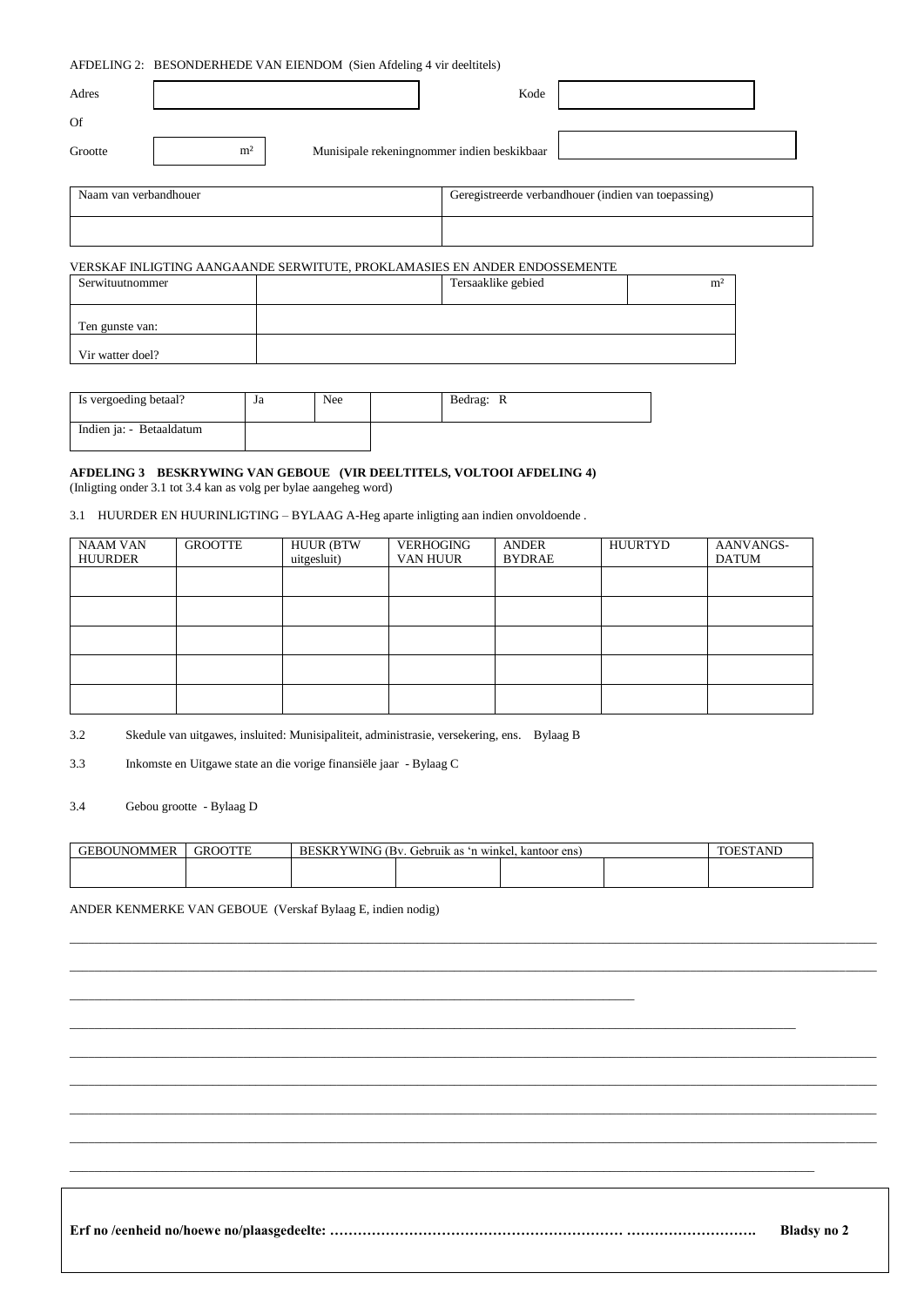### **AFDELING 4: DEELTITEL EENHEDE**

| <b>SKEMANOMMER</b><br><b>GROOTTE</b>                            |                |                | <b>NAAM VAN SKEMA</b> |                          |                  |                |                                | <b>EENHEID NO</b><br>DEUR NR.                                                                      |              |                 |
|-----------------------------------------------------------------|----------------|----------------|-----------------------|--------------------------|------------------|----------------|--------------------------------|----------------------------------------------------------------------------------------------------|--------------|-----------------|
| NAAM VAN BESTURENDE AGENT                                       |                |                |                       |                          |                  |                |                                | TEL NR.                                                                                            |              |                 |
|                                                                 | m <sup>2</sup> |                | Ander                 |                          |                  |                |                                |                                                                                                    |              | m <sup>2</sup>  |
| <b>WINKELS</b>                                                  | m <sup>2</sup> |                | Ander                 |                          |                  |                |                                |                                                                                                    |              | m <sup>2</sup>  |
| <b>KANTORE</b>                                                  |                |                |                       |                          |                  |                |                                |                                                                                                    |              |                 |
| <b>FABRIEKE</b>                                                 | m <sup>2</sup> |                | Ander                 |                          |                  |                |                                |                                                                                                    |              | m <sup>2</sup>  |
| HUURDER EN HUUR INLIGTING – BYLAAG A                            |                |                |                       |                          |                  |                |                                |                                                                                                    |              |                 |
| <b>NAAM VAN HUURDER</b>                                         |                | <b>GROOTTE</b> |                       | <b>HUUR</b><br>(BTW uit) | <b>ESKALASIE</b> |                | <b>ANDER</b><br><b>BYDRAES</b> | <b>HUURTERMYN</b>                                                                                  | <b>DATUM</b> | <b>AANVANGS</b> |
|                                                                 |                |                |                       |                          |                  |                |                                |                                                                                                    |              |                 |
|                                                                 |                |                |                       |                          |                  |                |                                |                                                                                                    |              |                 |
|                                                                 |                |                |                       |                          |                  |                |                                |                                                                                                    |              |                 |
|                                                                 |                |                |                       |                          |                  |                |                                |                                                                                                    |              |                 |
| <b>MAANDELIKSE HEFFING</b>                                      |                | $\mathbb{R}$   |                       |                          |                  |                |                                | DETAILS OF EXCLUSIVE USE AREAS                                                                     |              |                 |
| <b>GEMEENSKAPLIKE EIENDOM BESTAANDE</b>                         |                |                |                       |                          |                  |                | <b>MOTORHUIS</b>               |                                                                                                    |              |                 |
| UIT:                                                            |                |                |                       |                          |                  |                |                                |                                                                                                    |              |                 |
| <b>SWEMBAD</b>                                                  |                |                |                       |                          |                  | <b>AFDAKKE</b> |                                |                                                                                                    |              |                 |
| <b>TENNISBAAN</b>                                               |                |                |                       |                          |                  |                | <b>OOP PARKERING</b>           |                                                                                                    |              |                 |
| <b>ANDER</b><br><b>ANDER</b>                                    |                |                |                       |                          |                  | <b>TUIN</b>    | <b>STOORKAMER</b>              |                                                                                                    |              |                 |
| <b>AFDELING 5: MARKINLIGTING</b>                                |                |                |                       |                          |                  |                |                                |                                                                                                    |              |                 |
| Indien u eiendom tans in die mark is - noem markprys            | $\mathbb{R}$   |                |                       |                          |                  | mark was.      |                                | Indien u eiendom die afgelope 12 maande in die mark was, meld waarvoor dit in die<br>$\mathbb{R}$  |              |                 |
| Aanbod aanvaar                                                  | R              |                |                       |                          |                  |                | Aanbod ontvang                 | $\mathbb{R}$                                                                                       |              |                 |
| Naam van agent                                                  |                |                |                       |                          |                  |                | Telefoon nommer                |                                                                                                    |              |                 |
| GEMAAK WORD. (Indien spasie onvoldoende is - heg bylaag D aan.) |                |                |                       |                          |                  |                |                                | VERKOOPSTRANSAKSIES GEBRUIK DEUR BESWAARMAKER OM MARKWAARDE TE STAAF, VAN EIENDOM WAARTEEN BESWAAR |              |                 |
| ERF/GEDEELTE/<br><b>EENHEIDNR</b>                               |                | <b>NAAM</b>    |                       | VOORSTAD/ PLAAS/ SKEMA   |                  |                | <b>DATUM VAN VERKOOP</b>       | <b>VERKOOPPRYS</b>                                                                                 |              |                 |

# **AFDELING 6: BESWAAR BESONDERHEDE**

|                              | Besonderhede soos vervat in die waardasierol | <b>Veranderings</b><br>beswaarmaker | <b>SOOS</b> | versoek | deur |
|------------------------------|----------------------------------------------|-------------------------------------|-------------|---------|------|
| BESKRYWING VAN EIENDOM       |                                              |                                     |             |         |      |
| <b>BELASTING KATEGORIE</b>   |                                              |                                     |             |         |      |
| STRAATADRES/DEUR/WOONSTEL NO |                                              |                                     |             |         |      |
| <b>GROOTTE</b>               |                                              |                                     |             |         |      |
| MARKWAARDE SOOS OP 1/7/2013  |                                              |                                     |             |         |      |
| <b>NAAM VAN EIENAAR</b>      |                                              |                                     |             |         |      |

#### **NADELIGE KENMERKE EN/OF VERDERE REDES TER STAWING VAN DIE BESWAAR (HEG AAN AS BYLAAG-E)** \_\_\_\_\_\_\_\_\_\_\_\_\_\_\_\_\_\_\_\_\_\_\_\_\_\_\_\_\_\_\_\_\_\_\_\_\_\_\_\_\_\_\_\_\_\_\_\_\_\_\_\_\_\_\_\_\_\_\_\_\_\_\_\_\_\_\_\_\_\_\_\_\_\_\_\_\_\_\_\_\_\_\_\_\_\_\_\_\_\_\_\_\_\_\_\_\_\_\_\_\_\_\_\_\_\_\_\_\_\_\_\_\_\_\_\_\_

**Erf no /eenheid no/hoewe no/plaasgedeelte: ……………………………………………………… ………………………. Bladsy no 3**

 $\_$  , and the set of the set of the set of the set of the set of the set of the set of the set of the set of the set of the set of the set of the set of the set of the set of the set of the set of the set of the set of th

\_\_\_\_\_\_\_\_\_\_\_\_\_\_\_\_\_\_\_\_\_\_\_\_\_\_\_\_\_\_\_\_\_\_\_\_\_\_\_\_\_\_\_\_\_\_\_\_\_\_\_\_\_\_\_\_\_\_\_\_\_\_\_\_\_\_\_\_\_\_\_\_\_\_\_\_\_\_\_\_\_\_\_\_\_\_\_\_\_\_\_\_\_\_\_\_\_\_\_\_\_\_\_\_\_\_\_\_\_\_\_\_\_\_\_\_\_\_\_\_\_\_\_\_\_\_\_\_\_\_ \_\_\_\_\_\_\_\_\_\_\_\_\_\_\_\_\_\_\_\_\_\_\_\_\_\_\_\_\_\_\_\_\_\_\_\_\_\_\_\_\_\_\_\_\_\_\_\_\_\_\_\_\_\_\_\_\_\_\_\_\_\_\_\_\_\_\_\_\_\_\_\_\_\_\_\_\_\_\_\_\_\_\_\_\_\_\_\_\_\_\_\_\_\_\_\_\_\_\_\_\_\_\_\_\_\_\_\_\_\_\_\_\_\_\_\_\_\_\_\_\_\_\_\_\_\_\_\_\_\_  $\_$  , and the set of the set of the set of the set of the set of the set of the set of the set of the set of the set of the set of the set of the set of the set of the set of the set of the set of the set of the set of th